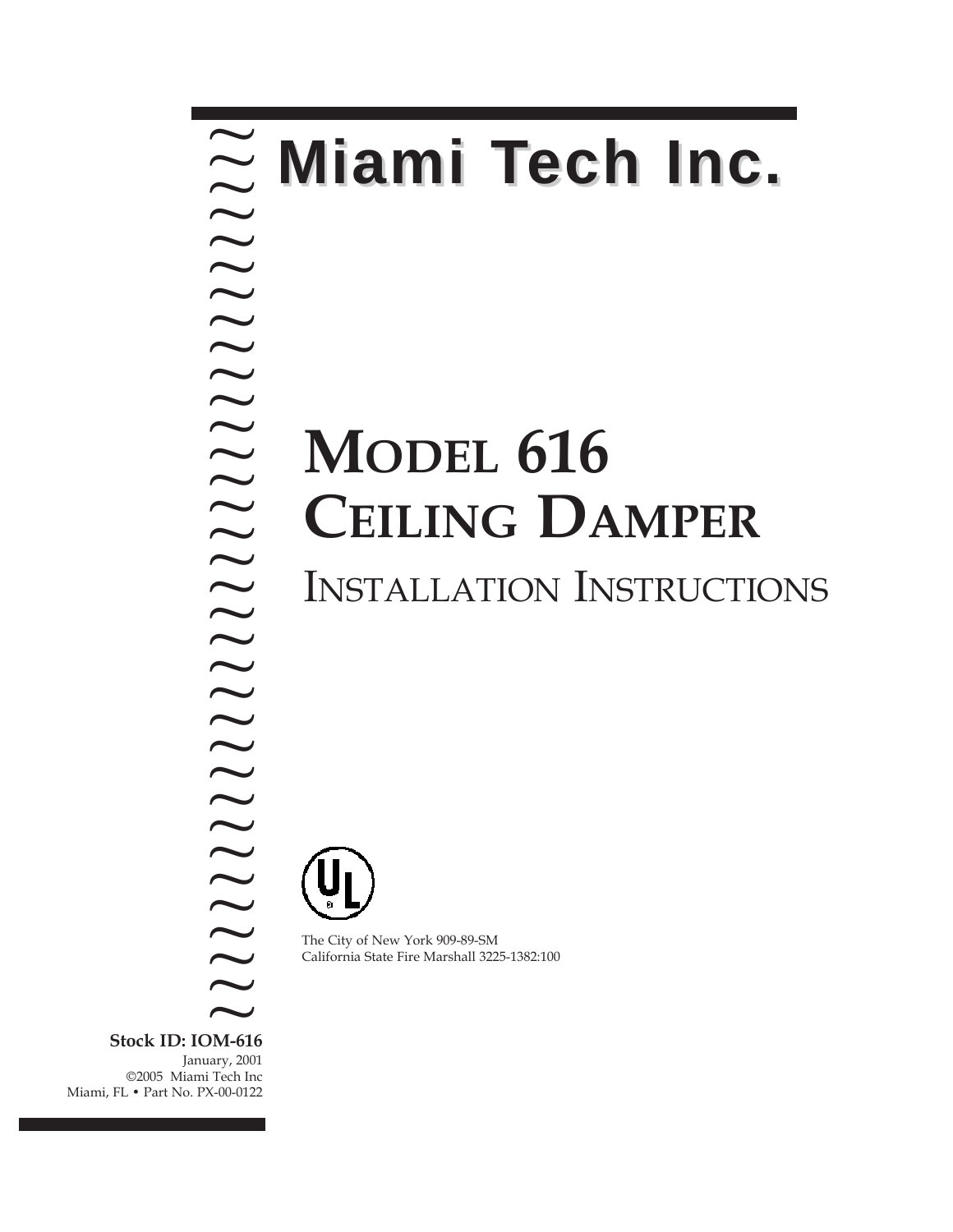1/2001

## **Foreword**

This publication details the installation requirements for ceiling dampers as manufactured by Miami Tech. Use of this manual for systems or products not manufactured or supplied by Miami Tech shall not be applicable.

All products covered by this manual have been tested in accordance with UL555C and are authorized to bear the UL classification mark for ceiling dampers. Specific Ceiling Damper model numbers and their corresponding UL file numbers may be found in UL's Fire Resistance Directory.

For specific ceiling damper location requirements, duct construction and connection or installation practices, refer to the following codes or standards:

#### **NFPA Publications:**

NFPA 90A - Standard for the Installation of Air-Conditioning and Ventilation Systems

### **UL Publications:**

UL555C - Standard for Safety, Ceiling Dampers

### **SMACNA Publications:**

Fire, Smoke and Radiation Damper Installation Guide for HVAC Systems Guide HVAC Duct Construction Standards – Metal and Flexible

The Installation Instructions found within this manual have been specifically drawn and detailed to meet the requirements of UL555C. Some jurisdictions may require additional or different installation methods; therefore, consult with the authority having jurisdiction for specific differences. For these cases, the requirements defined by the authority having jurisdiction will take precedence over the documents contained herein.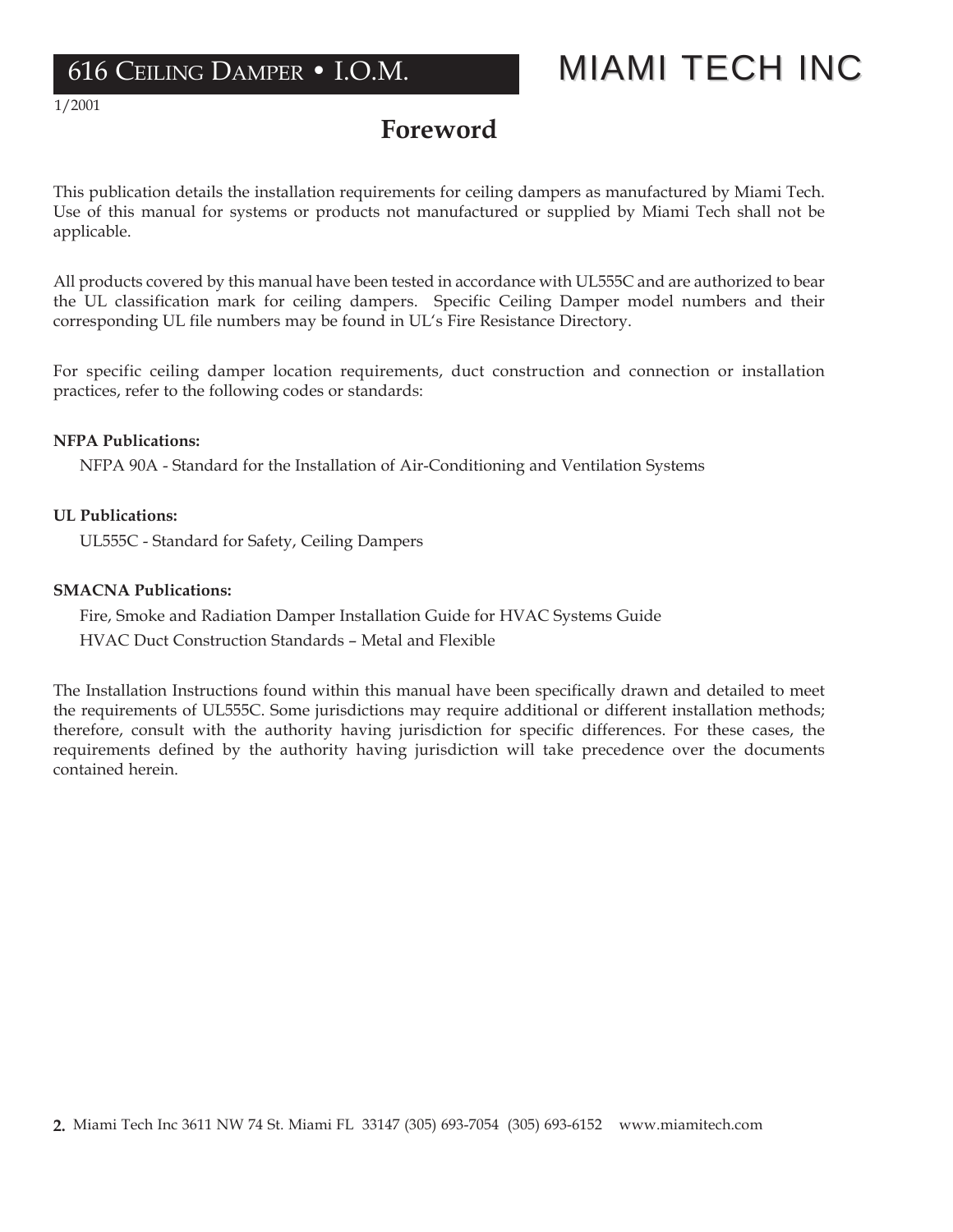# **MIAMI TECH INC**

### I.O.M. • 616 CEILING DAMPER

1/2001

### **Model 616** (Round) **•** Ceiling Damper



#### **NOTES:**

- 1. Before installing damper Model 616, open blades and hook fusible link over link catch on opposite blade. Bend down link catch to secure link in position.
- 2. The end tabs of the 2' 0" cross tee forming the grid module for the installation of the assembly shall be bent back against the web of the 4' 0" cross tees. The 4' 0" cross tees must have a slot at mid-length of the web for connection of the 2' 0" cross tees.
- 3. Use 12 SWG steel hanger wires at the corners of the grid modules containing the assembly to support the assembly from the joists or beams of the floor or roof above. Wires must hang vertically, not slantwise.
- 4. Maximum neck size of the ceiling diffuser is 12" diameter (14" diameter damper may be used if 12 SWG hanger wires are mounted to Item 3 in addition to shown).
- 5. The flexible duct shall be Class 0 or Class 1, bearing the UL classification marking. The maximum length of the duct shall not exceed 14' 0" in length. No portion of the duct shall rest on the back surface of the ceiling panel and minimum of 4" clearance must be maintained. Where the duct is supported, use 12 SWG steel hanger wires. Caution should be observed so that the duct does not interfere with the operation of the ceiling damper.
- 6. No diffuser shall be located in an adjacent  $24'' \times 48''$  ceiling grid module.
- 7. Slip the damper over the neck of the diffuser and install  $8 \times 1/2$ " sheetmetal screws. Three required for 10" diameter or less, and four required for larger diameters, equally spaced.
- 8. Place ceramic blanket over diffuser neck and set square with ceiling grid. Cut corners of blanket to clear hanger wires.
- 9. For duct connection, fold back ceramic blanket, slip flexible duct over diffuser neck. Unfold ceramic blanket over duct and fasten duct to neck over blanket with steel flexduct clamp or 16 gauge galvanized steel wire.
- 10. Maximum size of Model 616 is 24" diameter.
- 11. Refer to SMACNA and ASHRAE duct installation guidelines for duct requirements.

Miami Tech Inc 3611 NW. 74 St., Miami FL 33147 (305) 693-7054 (305) 693-6152 www.miamitech.com 3